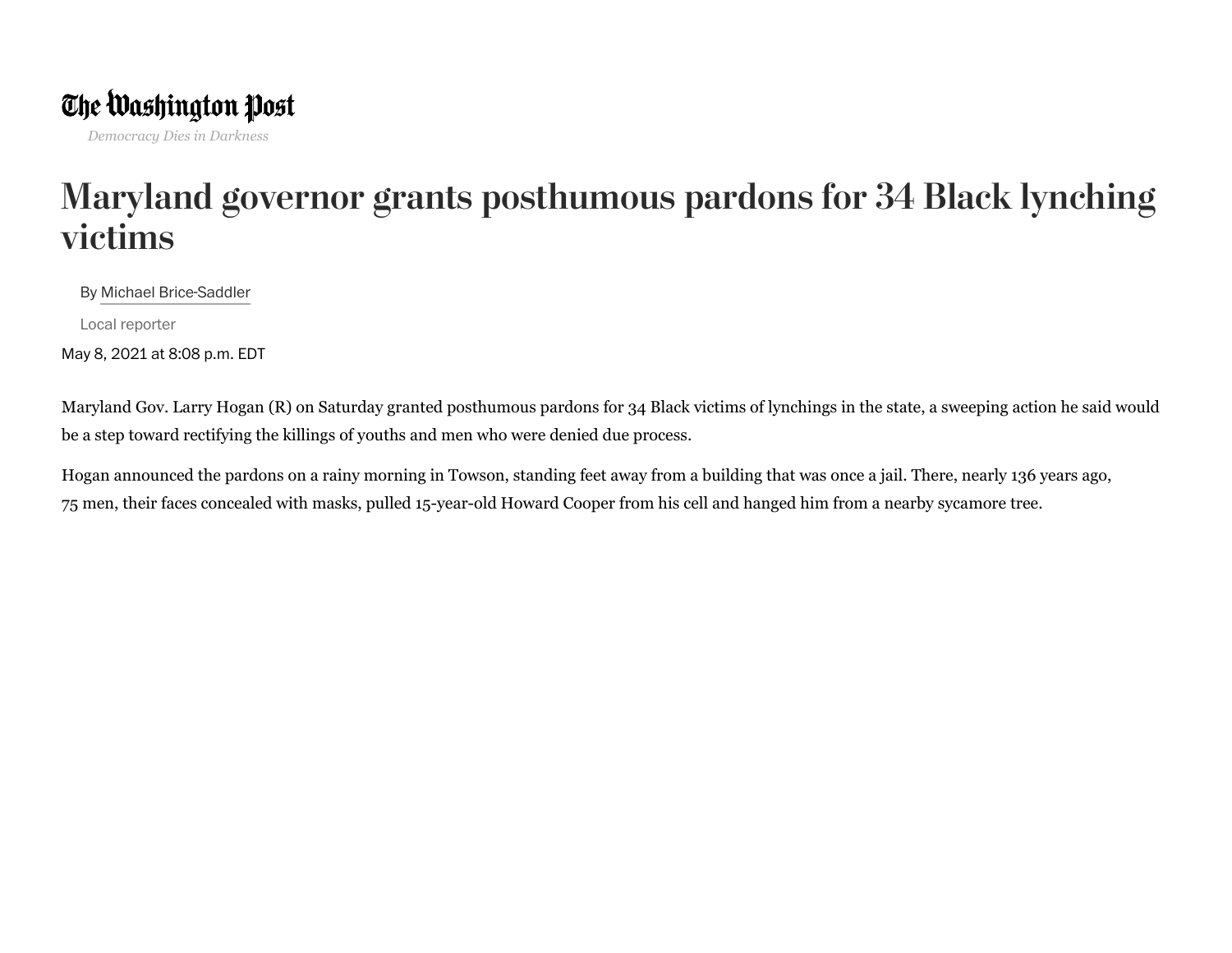Historians say Cooper, who had been [accused](https://www.mdlynchingmemorial.org/howard-cooper-project) of rape and was scheduled to be executed, was lynched before his attorneys could appeal his case to the U.S. Supreme Court. At a ceremony to memorialize Cooper on Saturday, Hogan decried how the teenager's life was "taken so violently and so senselessly by an angry mob unwilling to give him the due process he was entitled to." Hogan declared he would posthumously pardon Cooper as well as 33 other victims of lynching in the state between 1854 and 1933.

He read each of the victims' names aloud before signing the pardons, ending his list with a 13-year-old boy named Fredrick, whose full name, the governor said, "was lost to history." The boy was hanged from a tree in or near Cecilton, a small city about 35 miles southwest of Wilmington, Del., around September 1861.

"Studying [Cooper's] case led me to dig deeper and to seek out details" in all the documented cases, Hogan said. "My hope is that this action will at least in some way help to right these horrific wrongs — and perhaps bring a measure of peace to the memories of these individuals and their descendants."

Several states have offered posthumous pardons to individuals who were falsely accused of a crime and then lynched, dating back at least as far as Georgia's decision in 1986 to pardon Leo Frank, a Jewish man wrongly convicted of killing a child and then lynched in 1915 in a famous case of Southern anti-Semitism.

But Hogan, a Republican who is barred by state law from seeking a third term in 2022 and is exploring future political options, is the first to make a systematic pardon of all known lynching victims in any state. The Equal Justice Initiative's "Lynching in America" project has documented more than 4,000 lynchings across the South from 1877 to 1950, as well as dozens of them in other states, including Maryland.

Flanked by state leaders and racial justice advocates, Hogan said his actions were partially inspired by a petition from middle school students at nearby Loch Raven Technical Academy in Towson, calling on him to consider the posthumous pardon for Cooper. The petition was sent to Hogan earlier this year by the Maryland Lynching Memorial Project, which has sought to document the history of extrajudicial hangings throughout the state and has identified at least 40 lynchings in Maryland.

Michael Ricci, a spokesperson for Hogan's office, said the pardons were granted to victims who were charged with some type of offense and eligible for posthumous clemency.

Among them were George Peck, who was lynched in 1880 while he was being transported to trial; King Johnson, who was seized, beaten and fatally shot in 1911 by eight men after he was left unguarded in jail; and Jacob Henson, who was removed from jail by a mob near Ellicott City while planning his own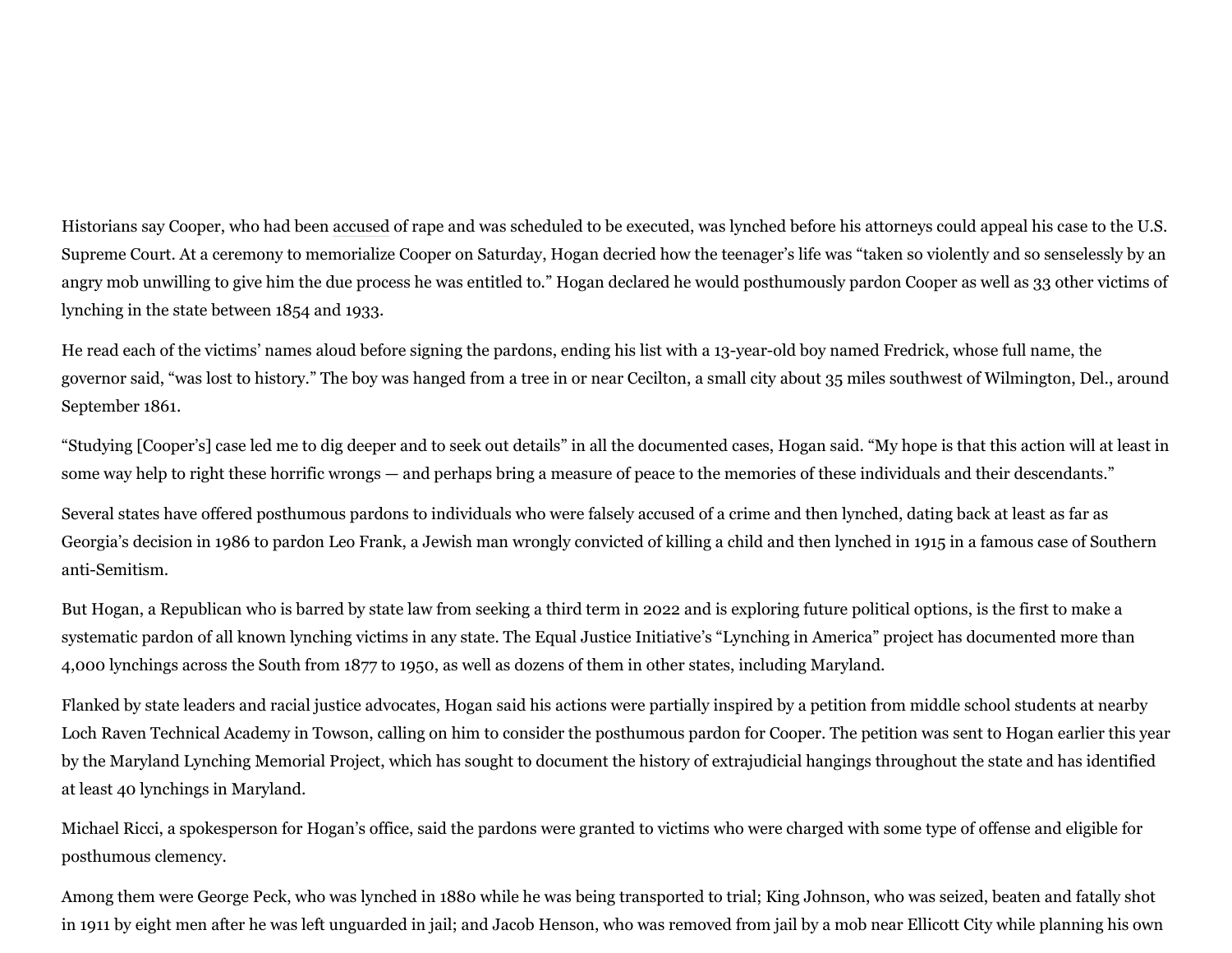appeal for a murder conviction in 1895.

Maryland House Speaker Adrienne A. Jones (D-Baltimore County), the first Black person and first woman to hold her leadership position in the state, said it was noteworthy that three White men — Hogan, Baltimore County Executive Johnny Olszewski Jr. (D) and Attorney General Brian E. Frosh (D) — "stand here with us to say this was wrong . . . and we should collectively acknowledge it to move forward into the next chapter."

In recent years, Maryland, a slaveholding border state that remained in the Union during the Civil War, has focused on confronting lynchings in the state, an indelible and deeply painful part of American history.

The Maryland Lynching Truth and Reconciliation Commission, a government-backed panel, is in the midst of a three-year study examining the acts in 19th- and 20th-century Maryland and the impact it had on the state. The commission was assigned counsel from the state attorney general's office and issued an interim report on its findings last year to Hogan and the leaders of the General Assembly.